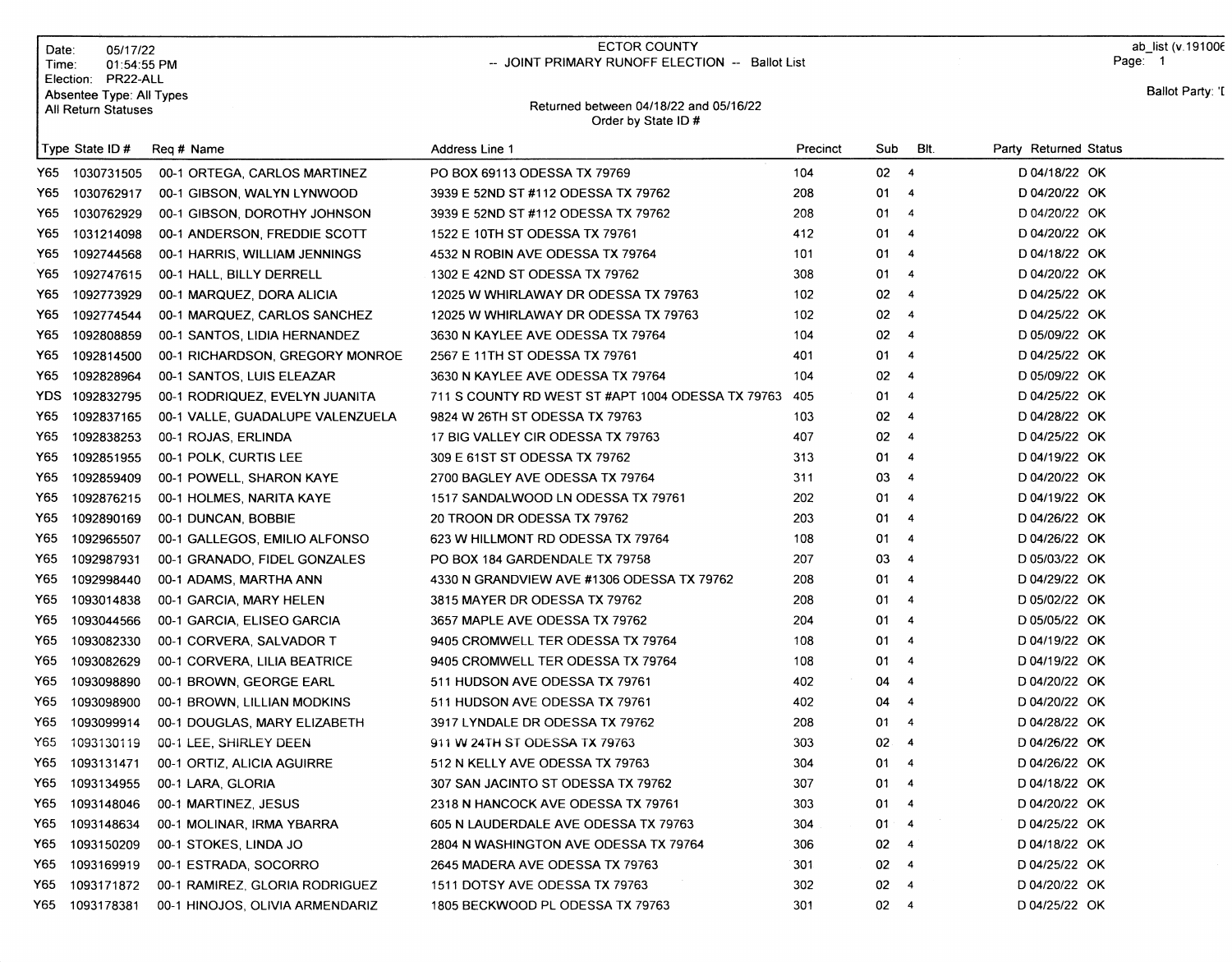|      | Date:<br>05/17/22<br>Time:<br>01:54:55 PM<br>Election: PR22-ALL |                                   | <b>ECTOR COUNTY</b><br>-- JOINT PRIMARY RUNOFF ELECTION -- Ballot List |          |                 |                         | ab list (v.191006<br>Page: 2 |
|------|-----------------------------------------------------------------|-----------------------------------|------------------------------------------------------------------------|----------|-----------------|-------------------------|------------------------------|
|      | Absentee Type: All Types<br>All Return Statuses                 |                                   | Returned between 04/18/22 and 05/16/22<br>Order by State ID#           |          |                 |                         | Ballot Party: 'I             |
|      | Type State ID#                                                  | Reg # Name                        | Address Line 1                                                         | Precinct | Sub             | BIt.                    | Party Returned Status        |
| Y65  | 1093178399                                                      | 00-1 HINOJOS, RAMON A             | 1805 BECKWOOD PL ODESSA TX 79763                                       | 301      | 02 <sub>4</sub> |                         | D 04/25/22 OK                |
| Y65  | 1093180510                                                      | 00-1 RAMIREZ, ALONZO RODRIGUEZ    | 1511 DOTSY AVE ODESSA TX 79763                                         | 302      | 02              | $\overline{4}$          | D 04/19/22 OK                |
| Y65  | 1093183499                                                      | 00-1 LARA, CYNTHIA AGUIRRE        | 904 E 36TH ST ODESSA TX 79762                                          | 307      | 01              | $\overline{4}$          | D 04/20/22 OK                |
| Y65  | 1093191059                                                      | 00-1 ORTIZ, ARMANDO               | 512 N KELLY AVE ODESSA TX 79763                                        | 304      | 01              | $\overline{4}$          | D 05/03/22 OK                |
| Y65  | 1093201980                                                      | 00-1 BELTRAN, GUADALUPE CHAVARRIA | 2706 KAY AVE ODESSA TX 79762                                           | 307      | 01              | $\overline{4}$          | D 04/20/22 OK                |
| Y65  | 1093210680                                                      | 00-1 YOUNG, AMY ELIZABETH         | 3110 N TOM GREEN AVE ODESSA TX 79762                                   | 307      | 01              | 4                       | D 04/20/22 OK                |
| Y65  | 1093229813                                                      | 00-1 WILLARD, JOHN EVANS          | 1719 ALAMEDA AVE ODESSA TX 79763                                       | 301      | 02              | $\overline{4}$          | D 04/28/22 OK                |
| Y65  | 1093233131                                                      | 00-1 ARROYOS, MAGDALENA R         | 721 LASSETER AVE ODESSA TX 79763                                       | 304      | 01              | $\overline{4}$          | D 04/25/22 OK                |
| Y65  | 1093233149                                                      | 00-1 ARROYOS, PAUL M              | 721 LASSETER AVE ODESSA TX 79763                                       | 304      | 01              | $\overline{4}$          | D 04/25/22 OK                |
| Y65. | 1093235464                                                      | 00-1 AGUILAR, SANTIAGO G          | 2744 ADAMS AVE ODESSA TX 79762                                         | 307      | 01              | $\overline{\mathbf{4}}$ | D 04/20/22 OK                |
| Y65. | 1093250801                                                      | 00-1 POLK, JUDITH ANN             | 505 GRAHAM AVE ODESSA TX 79763                                         | 305      | 01              | 4                       | D 04/22/22 OK                |
| Y65. | 1093258207                                                      | 00-1 RANGEL, ESTELLA              | 908 LAREDO DR ODESSA TX 79761                                          | 402      | 04              | 4                       | D 04/26/22 OK                |
| Y65  | 1093259943                                                      | 00-1 NELMS, MORRIS ST-CLAIR       | PO BOX 2828 ODESSA TX 79760                                            | 403      | 01              | $\overline{\mathbf{4}}$ | D 04/26/22 OK                |
| Y65  | 1093264285                                                      | 00-1 ENRIQUEZ, IRMA H             | 1211 MAPLE AVE ODESSA TX 79761                                         | 309      | 01              | $\overline{4}$          | D 04/25/22 OK                |
| Y65  | 1093266803                                                      | 00-1 TURNER, CHARLES EDWARD       | 922 E MONAHANS ST ODESSA TX 79761                                      | 402      | 04              | $\overline{4}$          | D 04/28/22 OK                |
| Y65  | 1093266819                                                      | 00-1 TURNER, ELIZABETH MAXEY      | 922 E MONAHANS ST ODESSA TX 79761                                      | 402      | 04              | -4                      | D 04/28/22 OK                |
| Y65  | 1093268815                                                      | 00-1 RIVERA, ARMIDA LARA          | 1326 ANDERSON AVE ODESSA TX 79761                                      | 403      | 01              | $\overline{4}$          | D 04/18/22 OK                |
| Y65  | 1093268827                                                      | 00-1 RIVERA, FREDERICO GUERRERO   | 1326 ANDERSON AVE ODESSA TX 79761                                      | 403      | 01              | $\overline{4}$          | D 04/18/22 OK                |
| Y65  | 1093273776                                                      | 00-1 BROWN, LAWRENCE EDWARD       | 2304 E 14TH ST ODESSA TX 79761                                         | 312      | 01              | $\overline{4}$          | D 04/28/22 OK                |
| Y65. | 1093275676                                                      | 00-1 BUTLER, JOHN TURNER          | 805 SNYDER ST ODESSA TX 79761                                          | 402      | 04              | 4                       | D 04/29/22 OK                |
| Y65  | 1093278342                                                      | 00-1 ELLIS, ANNIE B               | 315 FITCH AVE ODESSA TX 79761                                          | 402      | 04              | $\overline{\mathbf{4}}$ | D 04/25/22 OK                |
| Y65  | 1093278792                                                      | 00-1 CORDOVA, BEATRIZ SOTELO      | 421 RUTH ST ODESSA TX 79761                                            | 403      | 01              | 4                       | D 04/25/22 OK                |
| Y65  | 1093285409                                                      | 00-1 PRIDE, OLA MAE               | 1013 AUTUMN AVE ODESSA TX 79763                                        | 403      | 01              | 4                       | D 04/25/22 OK                |
| Y65  | 1093287776                                                      | 00-1 CHAVEZ, EUGENIO JURADO       | 855 E GLENN ST ODESSA TX 79766                                         | 409      | 01              | $\overline{4}$          | D 04/28/22 OK                |
| Y65  | 1093287931                                                      | 00-1 OLIVAS, MARIA                | 415 E BLUE DIAMOND ST ODESSA TX 79766                                  | 409      | 01              | $\overline{4}$          | D 04/25/22 OK                |
| Y65  | 1093301603                                                      | 00-1 OLDHAM, ROSIE                | 915 SNYDER ST ODESSA TX 79761                                          | 402      | 04              | $\overline{4}$          | D 05/13/22 OK                |
| Y65  | 1093301619                                                      | 00-1 MOORE, NELSON LEE            | 623 COLLEGE AVE ODESSA TX 79761                                        | 402      | 04              | $\overline{4}$          | D 04/20/22 OK                |
| Y65  | 1093304360                                                      | 00-1 EVARO, ROJELIO               | 909 GULF AVE ODESSA TX 79761                                           | 403      | 01              | $\overline{4}$          | D 04/22/22 OK                |
| Y65  | 1093307555                                                      | 00-1 ISNER, CONNIE LA NELL        | 1713 PATTON DR ODESSA TX 79761                                         | 312      | 01 4            |                         | D 05/05/22 OK                |
| Y65  | 1093310817                                                      | 00-1 ULATE, JUSTINO C             | 916 BRUCE AVE ODESSA TX 79761                                          | 402      | 04 4            |                         | D 04/20/22 OK                |
| Y65  | 1093311816                                                      | 00-1 DUCKETT, WESLEY DON          | 1222 S JACKSON AVE ODESSA TX 79761                                     | 403      | 01              | $\overline{4}$          | D 04/20/22 OK                |
| Y65  | 1093313937                                                      | 00-1 SANCHEZ, MARIA LUISA         | 938 S JACKSON AVE ODESSA TX 79761                                      | 403      | 01 4            |                         | D 05/05/22 OK                |
| Y65  | 1093320923                                                      | 00-1 CORDOVA, ARTURO W            | 421 RUTH ST ODESSA TX 79761                                            | 403      | 01 4            |                         | D 04/25/22 OK                |
| Y65  | 1093323765                                                      | 00-1 LOVE, LAVERNE MOSLEY         | 3203 EASTOVER DR ODESSA TX 79762                                       | 308      | 01.             | $\overline{4}$          | D 04/25/22 OK                |
| Y65  | 1093327920                                                      | 00-1 CRAWFORD, CATHERINE          | 303 CARVER AVE ODESSA TX 79761                                         | 402      | 04              | $\overline{4}$          | D 05/02/22 OK                |
| Y65  | 1093327931                                                      | 00-1 CRAWFORD, ODEL               | 303 CARVER AVE ODESSA TX 79761                                         | 402      | 04              | -4                      | D 05/02/22 OK                |
| Y65  | 1093335064                                                      | 00-1 HOLDER, BEVERLY ANN          | 4130 SPRINGBROOK DR ODESSA TX 79762                                    | 204      | 01 4            |                         | D 04/22/22 OK                |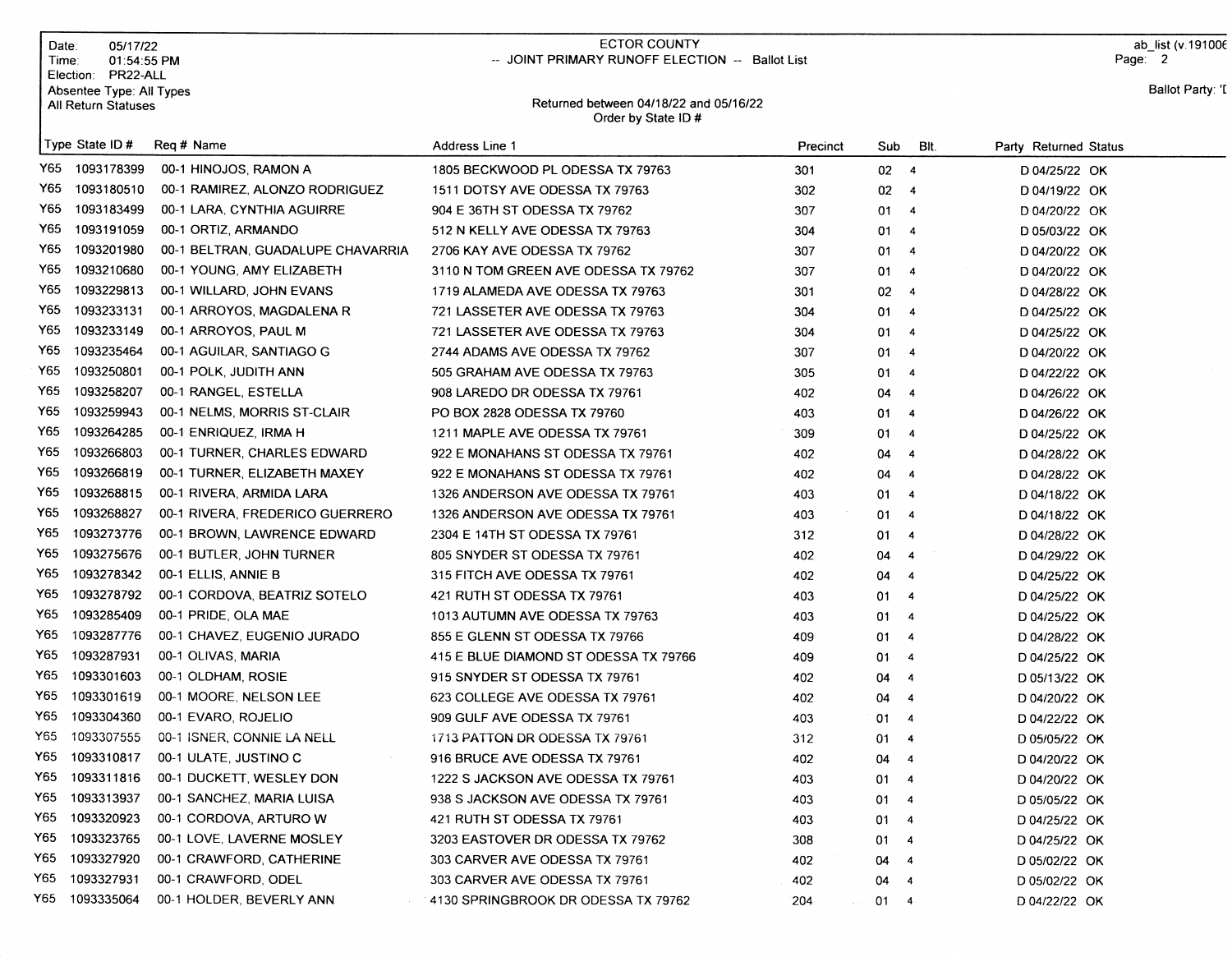|      | Date:<br>05/17/22<br>Time:<br>01:54:55 PM<br>Election: PR22-ALL |                                 | <b>ECTOR COUNTY</b><br>-- JOINT PRIMARY RUNOFF ELECTION -- Ballot List |          |              |                         |                       | ab list (v.191006<br>Page: 3 |
|------|-----------------------------------------------------------------|---------------------------------|------------------------------------------------------------------------|----------|--------------|-------------------------|-----------------------|------------------------------|
|      | Absentee Type: All Types<br>All Return Statuses                 |                                 | Returned between 04/18/22 and 05/16/22<br>Order by State ID#           |          |              |                         |                       | Ballot Party: 'I             |
|      | Type State ID#                                                  | Req # Name                      | Address Line 1                                                         | Precinct | Sub          | BIt.                    | Party Returned Status |                              |
| Y65  | 1093335072                                                      | 00-1 HOLDER, MICHAEL S          | 4130 SPRINGBROOK DR ODESSA TX 79762                                    | 204      | $01 \t 4$    |                         | D 04/22/22 OK         |                              |
| Y65  | 1093336488                                                      | 00-1 SIMS, CATHERINE T          | 715 E ODESSA ST ODESSA TX 79761                                        | 402      | 04           | $\overline{\mathbf{4}}$ | D 04/19/22 OK         |                              |
| Y65  | 1093346192                                                      | 00-1 ALCANTAR, IRENE            | 1331 S SAM HOUSTON AVE ODESSA TX 79761                                 | 403      | 01           | 4                       | D 05/03/22 OK         |                              |
| Y65  | 1093353654                                                      | 00-1 BARS, BIRDOLA BLAKELY      | 817 E ODESSA ST ODESSA TX 79761                                        | 402      | 04           | 4                       | D 04/25/22 OK         |                              |
| Y65  | 1093358331                                                      | 00-1 JACKSON, PATSY ANN         | 2819 BRENTWOOD DR ODESSA TX 79762                                      | 308      | 01           | $\overline{4}$          | D 04/26/22 OK         |                              |
| Y65. | 1093358349                                                      | 00-1 JACKSON, WAYNE KIMBALL     | 2819 BRENTWOOD DR ODESSA TX 79762                                      | 308      | 01           | $\overline{4}$          | D 04/26/22 OK         |                              |
| Y65  | 1093360462                                                      | 00-1 GREEN, MARGARET FRANCES    | 1700 REDBUD AVE ODESSA TX 79761                                        | 312      | 01           | $\overline{4}$          | D 04/20/22 OK         |                              |
| Y65  | 1093362239                                                      | 00-1 PRIDE, LEEJUANDA           | 218 CARVER AVE ODESSA TX 79761                                         | 402      | 04           | 4                       | D 04/25/22 OK         |                              |
| Y65  | 1093362241                                                      | 00-1 PRIDE, ROBERT LEE JR       | 218 CARVER AVE ODESSA TX 79761                                         | 402      | 04           | 4                       | D 04/25/22 OK         |                              |
| Y65  | 1093363332                                                      | 00-1 TAYLOR, ELNORA             | 1218 HONEYSUCKLE AVE ODESSA TX 79761                                   | 403      | 01           | $\overline{4}$          | D 04/29/22 OK         |                              |
| Y65  | 1093363345                                                      | 00-1 LOUD, NORALENE TAYLOR      | 403 E ODESSA ST ODESSA TX 79761                                        | 403      | 01           | $\overline{4}$          | D 05/09/22 OK         |                              |
| Y65  | 1093363460                                                      | 00-1 GUTIERREZ, FRANK           | 1004 S LAUDERDALE AVE ODESSA TX 79763                                  | 403      | 01           | $\overline{4}$          | D 04/22/22 OK         |                              |
| Y65  | 1093363473                                                      | 00-1 GUTIERREZ, MANUELITA T     | 1004 S LAUDERDALE AVE ODESSA TX 79763                                  | 403      | 01           | $\overline{4}$          | D 04/22/22 OK         |                              |
| Y65  | 1093364108                                                      | 00-1 VEAL, RUBY EVANS           | 405 SEMINOLE ST ODESSA TX 79761                                        | 403      | 01           | $\overline{4}$          | D 04/20/22 OK         |                              |
| Y65  | 1093374152                                                      | 00-1 RODRIGUEZ, MARIA MOLINA    | 15125 S HWY 385 ODESSA TX 79766                                        | 409      | 01           | $\overline{\mathbf{A}}$ | D 04/28/22 OK         |                              |
| Y65  | 1093380173                                                      | 00-1 PEGUES, LARRY GENE         | 719 E ODESSA ST ODESSA TX 79761                                        | 402      | 04           | $\overline{4}$          | D 04/20/22 OK         |                              |
| Y65  | 1093381811                                                      | 00-1 BERZOSA, RUFINA BAEZA      | 440 W HERITAGE ST ODESSA TX 79766                                      | 404      | 01           | $\overline{4}$          | D 05/02/22 OK         |                              |
| Y65  | 1093382049                                                      | 00-1 RUBIO, OLIMPIA NEITO       | 416 W MESCALERO DR ODESSA TX 79763                                     | 404      | 01           | $\overline{4}$          | D 04/25/22 OK         |                              |
| Y65  | 1093388466                                                      | 00-1 WILLIAMS, DOVIE ALBERTA    | 313 HUDSON AVE ODESSA TX 79761                                         | 402      | 04           | $\overline{4}$          | D 04/20/22 OK         |                              |
| Y65  | 1093388568                                                      | 00-1 WASHINGTON, PATRICIA ANNE  | 405 HUDSON AVE ODESSA TX 79761                                         | 402      | 04           | $\overline{4}$          | D 04/20/22 OK         |                              |
| Y65  | 1093388758                                                      | 00-1 BURTON, SARAH              | 314 HUDSON AVE ODESSA TX 79761                                         | 402      | 04           | $\overline{4}$          | D 04/20/22 OK         |                              |
| Y65  | 1093391919                                                      | 00-1 CHAVEZ, MARIA ROJO         | 855 E GLENN ST ODESSA TX 79766                                         | 409      | 01           | $\overline{4}$          | D 04/28/22 OK         |                              |
| Y65  | 1093394782                                                      | 00-1 ENRIQUEZ, ABNER J          | 1211 MAPLE AVE ODESSA TX 79761                                         | 309      | 01           | $\overline{4}$          | D 04/25/22 OK         |                              |
| Y65  | 1093400437                                                      | 00-1 GRANADO, ERMINIA DOMINQUEZ | 1121 ZENETA AVE ODESSA TX 79763                                        | 406      | 01           | $\overline{4}$          | D 04/20/22 OK         |                              |
| Y65  | 1093400767                                                      | 00-1 ROMAN, ELENA M             | 1103 LINDBERG ST ODESSA TX 79763                                       | 405      | 01           | $\overline{\bf{4}}$     | D 04/25/22 OK         |                              |
| Y65  | 1093402718                                                      | 00-1 SMITH, WILLIE RUTH         | 1427 ALAMEDA AVE ODESSA TX 79763                                       | 406      | 01           | $\overline{\mathbf{4}}$ | D 04/29/22 OK         |                              |
| Y65  | 1093409556                                                      | 00-1 AGUILERA, ELODIA URIAS     | 1139 LINDBERG ST ODESSA TX 79763                                       | 405      | 01           | $\overline{4}$          | D 04/26/22 OK         |                              |
| Y65  | 1093412639                                                      | 00-1 AGUILERA, REYMUNDO JIMENEZ | 1139 LINDBERG ST ODESSA TX 79763                                       | 405      | 01           | $\overline{4}$          | D 04/26/22 OK         |                              |
| Y65  | 1093413785                                                      | 00-1 VASQUEZ, MARIA S           | 807 FALL AVE ODESSA TX 79763                                           | 405      | 01           | $\overline{4}$          | D 04/22/22 OK         |                              |
| Y65  | 1093437507                                                      | 00-1 LUJAN, ESTHER ARANDA       | 180 W CONESTOGA LN ODESSA TX 79763                                     | 404      | 01           | -4                      | D 04/20/22 OK         |                              |
| Y65. | 1093473404                                                      | 00-1 MINTER, ROGER LELAND       | 921 E 11TH ST ODESSA TX 79761                                          | 412      | 01           | $\overline{4}$          | D 04/29/22 OK         |                              |
| Y65. | 1093532004                                                      | 00-1 HERNANDEZ, ROBERT L        | 1200 ZENETA AVE ODESSA TX 79763                                        | 406      | 01           | $\overline{4}$          | D 05/09/22 OK         |                              |
| Y65  | 1093569126                                                      | 00-1 MARRERO, RAYMOND REGALADO  | 2304 TRUMAN ST ODESSA TX 79763                                         | 406      | $01 \t 4$    |                         | D 04/28/22 OK         |                              |
| Y65  | 1093570765                                                      | 00-1 CERDA, CLOTILDE CAMPOS     | 1005 N HANCOCK AVE ODESSA TX 79761                                     | 412      | $01 \t 4$    |                         | D 04/20/22 OK         |                              |
| Y65  | 1093595795                                                      | 00-1 LUJAN, MAURILIO LUJAN      | 180 W CONESTOGA LN ODESSA TX 79763                                     | 404      | $01 \quad 4$ |                         | D 04/20/22 OK         |                              |
| Y65  | 1144452335                                                      | 00-1 CARTER, DONALD R           | 3316 FAIRMONT DR ODESSA TX 79762                                       | 203      | 01.4         |                         | D 04/22/22 OK         |                              |
|      | Y65 1147902980                                                  | 00-1 DIETRICH, LOUISA CATHERINE | 103 N WASHINGTON AVE ODESSA TX 79761                                   | 412      | 01 4         |                         | D 04/28/22 OK         |                              |
|      |                                                                 |                                 |                                                                        |          |              |                         |                       |                              |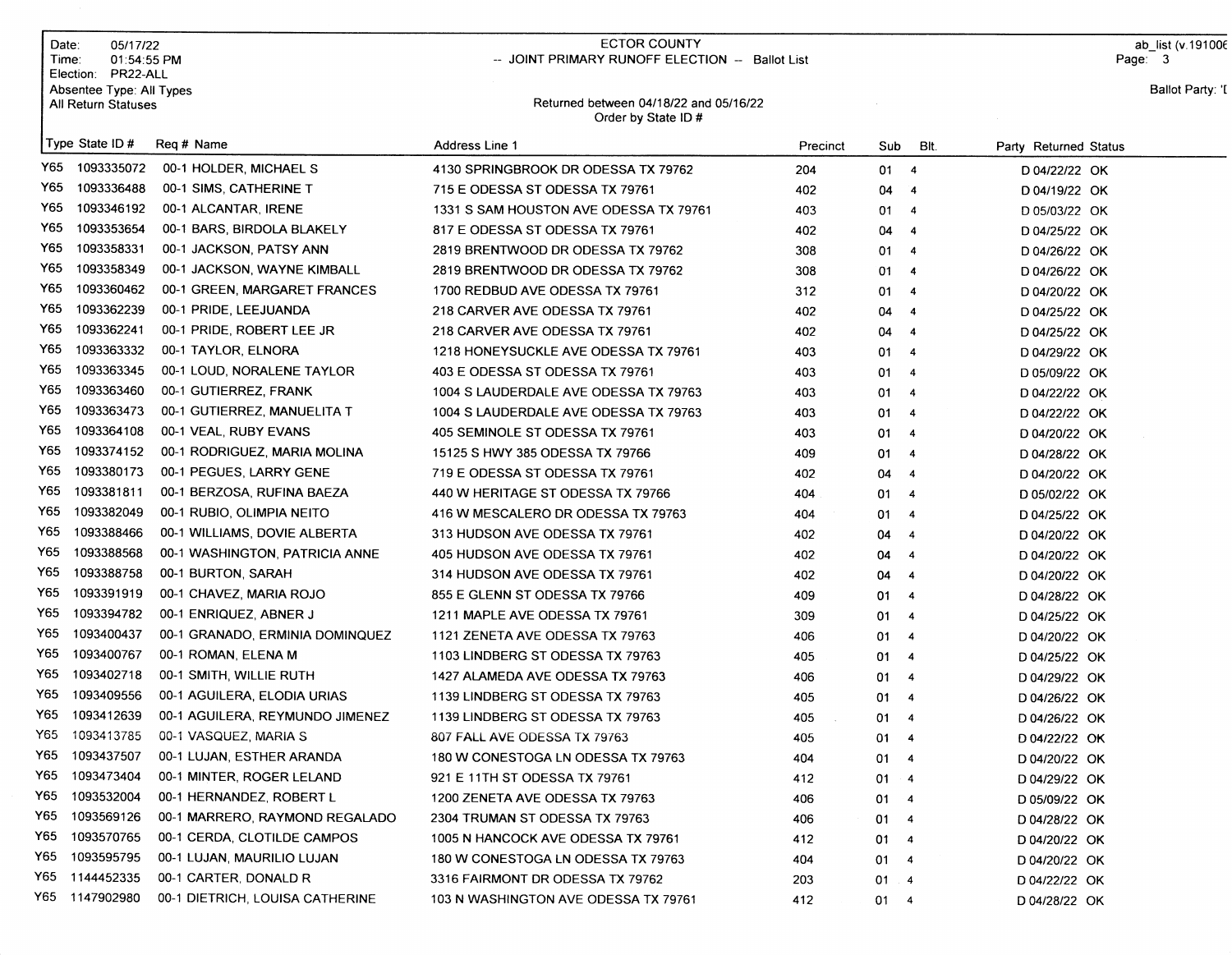| 05/17/22<br>Date:<br>Time:                                               | 01:54:55 PM                  | ECTOR COUNTY<br>-- JOINT PRIMARY RUNOFF ELECTION -- Ballot List |                                        |                 |                         |                       | ab list (v.191006<br>Page: 4 |  |
|--------------------------------------------------------------------------|------------------------------|-----------------------------------------------------------------|----------------------------------------|-----------------|-------------------------|-----------------------|------------------------------|--|
| PR22-ALL<br>Election:<br>Absentee Type: All Types<br>All Return Statuses |                              | Order by State ID#                                              | Returned between 04/18/22 and 05/16/22 |                 |                         |                       | Ballot Party: 'I             |  |
| Type State ID #                                                          | Reg # Name                   | Address Line 1                                                  | Precinct                               | Sub             | BIt.                    | Party Returned Status |                              |  |
| 1149267132<br>Y65 I                                                      | 00-1 MENDEZ, JANIE           | 1303 PATTON DR ODESSA TX 79761                                  | 309                                    | 01              | $\overline{\mathbf{4}}$ | D 04/20/22 OK         |                              |  |
| 1159181554<br>Y65.                                                       | 00-1 ORTEGA, LUCILLA MONTES  | PO BOX 69113 ODESSA TX 79769                                    | 104                                    | 02 <sub>2</sub> | -4                      | D 04/18/22 OK         |                              |  |
| 1159655549<br>Y65.                                                       | 00-1 SMITH, LINDA MARIE      | 404 BUNCHE AVE ODESSA TX 79761                                  | 402                                    | 04              | $\overline{\mathbf{4}}$ | D 04/28/22 OK         |                              |  |
| 1167545373<br>Y65                                                        | 00-1 JOHNSON, JAMES WELDON   | 6344 CHRISTOPHER LN ODESSA TX 79762                             | 203                                    | 01              | $\overline{\bf{4}}$     | D 05/05/22 OK         |                              |  |
| 1169035646<br>Y65                                                        | 00-1 FREEMAN, JOE M          | 2609 BEECHWOOD ST ODESSA TX 79761                               | 202                                    | 01              | $\overline{4}$          | D 05/09/22 OK         |                              |  |
| 1169220350<br>Y65                                                        | 00-1 WOOD, DONNA LOUISE      | 1101 N KELLY AVE APT 124 ODESSA TX 79763                        | 304                                    | 01              | $\overline{\bf{4}}$     | D 04/20/22 OK         |                              |  |
| 1174134682<br>Y65                                                        | 00-1 EUBANK, ZELMA LOUISE    | 2824 E 21ST ST ODESSA TX 79761                                  | 202                                    | 01              | $\overline{4}$          | D 04/22/22 OK         |                              |  |
| Y65<br>1214839947                                                        | 00-1 ROBINETTE, NELL SCOTT   | 6311 INSPIRATION POINT ARLINGTON TX 76016                       | 301                                    | 02              | $\overline{\bf{4}}$     | D 05/09/22 OK         |                              |  |
| Y65<br>2000613848                                                        | 00-1 FREEMAN, JOYCE MARIE    | 2609 BEECHWOOD ST ODESSA TX 79761                               | 202                                    | 01              | $\overline{4}$          | D 05/09/22 OK         |                              |  |
| Y65<br>2119880498                                                        | 00-1 STOKES, MARION HAL      | 2804 N WASHINGTON AVE ODESSA TX 79764                           | 306                                    | 02              | $\overline{4}$          | D 04/18/22 OK         |                              |  |
| 2130122042<br>RM                                                         | 00-1 ORONA, JENNIFER CELESTE | 837 N GAY ST., APT 2 AUBURN AL 36830                            | 206                                    | 05              | $\overline{4}$          | D 04/25/22 OK         |                              |  |
| 2137402195<br>Y65.                                                       | 00-1 WILSON, CORA LYNN       | 1307 ADAMS AVE ODESSA TX 79761                                  | 408                                    | 01              | $\overline{\bf{4}}$     | D 04/22/22 OK         |                              |  |
| 2141508537<br>Y65 I                                                      | 00-1 WILSON, ROBERT ALLEN    | 1307 ADAMS AVE ODESSA TX 79761                                  | 408                                    | 01              | -4                      | D 04/22/22 OK         |                              |  |
| DMM 2189232198                                                           | 00-1 CAIN, JAMES             | 34249 CORCORAN HILL LANE DAVIS CA 95616                         | 204                                    | 01              | $\overline{4}$          | D 04/26/22 OK         |                              |  |
| DMM 2189232228                                                           | 00-1 CAIN, MISTY             | 34249 CORCORAN HILL LANE DAVIS CA 95616                         | 204                                    | 01              | $\overline{4}$          | D 04/25/22 OK         |                              |  |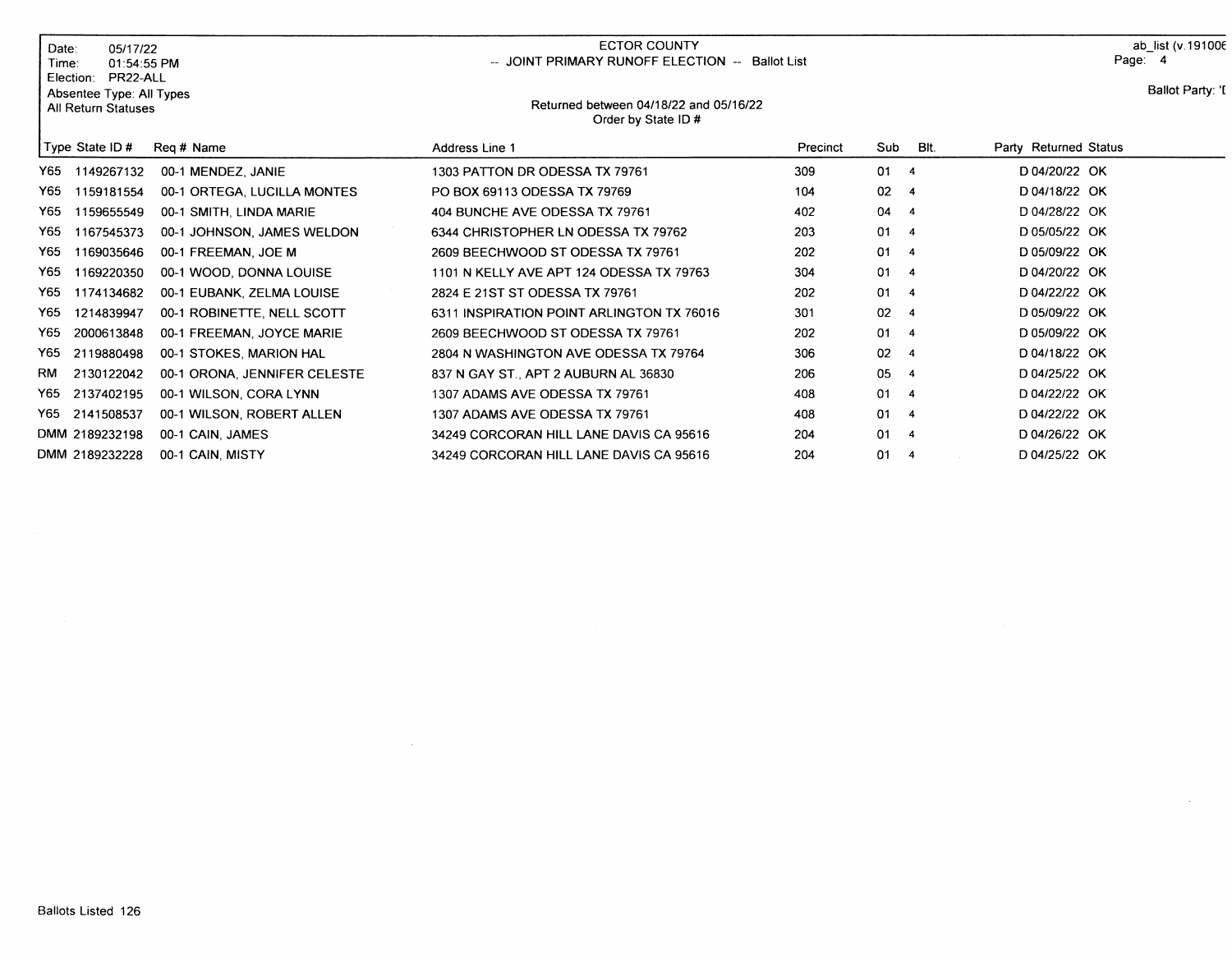Date: 05/17/22<br>Time: 01:54:55  $01:54:55$  PM Election: PR22-ALL Absentee Type: All Types All Return Statuses

## ECTOR COUNTY -- JOINT PRIMARY RUNOFF ELECTION -- Ballot List

ab\_list (v.191 006) Page: <sup>5</sup>

Ballot Party: 'D'

Returned between 04118122 and O5116122 Order by State lD #

|       | × |  |
|-------|---|--|
|       |   |  |
|       |   |  |
|       |   |  |
|       |   |  |
|       |   |  |
|       |   |  |
| ----- |   |  |
|       |   |  |

 $\sim$ 

| <b>Return Status</b> | Description                    |
|----------------------|--------------------------------|
| AA                   | Asst Res Addr not given        |
| AF                   | Asst Failed to Indicate Comp   |
| AN                   | Asst Failed to print name      |
| AS                   | Asst Failed to sign name       |
| AV                   | Already Voted in Person        |
| B2                   | Second Ballot Mailed           |
| B <sub>3</sub>       | Third ballot mailed            |
| <b>BR</b>            | <b>Ballots received</b>        |
| CA                   | <b>CANCELLED BY VOTER</b>      |
| CB                   | <b>CORRECTED BALLOT</b>        |
| D <sub>1</sub>       | Dlv. from candidate addr       |
| D <sub>2</sub>       | Dlv. from elect req entity     |
| D <sub>3</sub>       | Dlv. from polit. committee     |
| D4                   | Dlv. from polit prty/candidate |
| D <sub>5</sub>       | Improper dlv/by hand           |
| D <sub>6</sub>       | No Receipt Provided            |
| D7                   | Not ret official carrier Env   |
| D <sub>8</sub>       | Undeliverable                  |
| D <sub>9</sub>       | Returned w/other carrier envl  |
| DP                   | Deceased Prior to PM/Recpt     |
| E <sub>1</sub>       | EVC Not Signed Re-Sent to Vtr  |
| E <sub>2</sub>       | EVC Asst Incomp Re-Sent to Vtr |
| E <sub>3</sub>       | EVC Inc SSN/TDL Re-Sent to Vtr |
| E4                   | EVC Witn Incomp Re-Sent to Vtr |
| E5                   | <b>EVC Not Signed</b>          |
| E6                   | EVC Asst Incomp                |
| E7                   | EVC Inc SSN/TDL Cure Avail.    |
| E8                   | EVC Witn Incomplete            |
| EN                   | Env. Not Properly Delivered    |
| EV                   | Cancelled by Early Voting      |
| IF                   | Incorrect or Missing ID FINAL  |
| ΙM                   | Did not indicate Mark          |